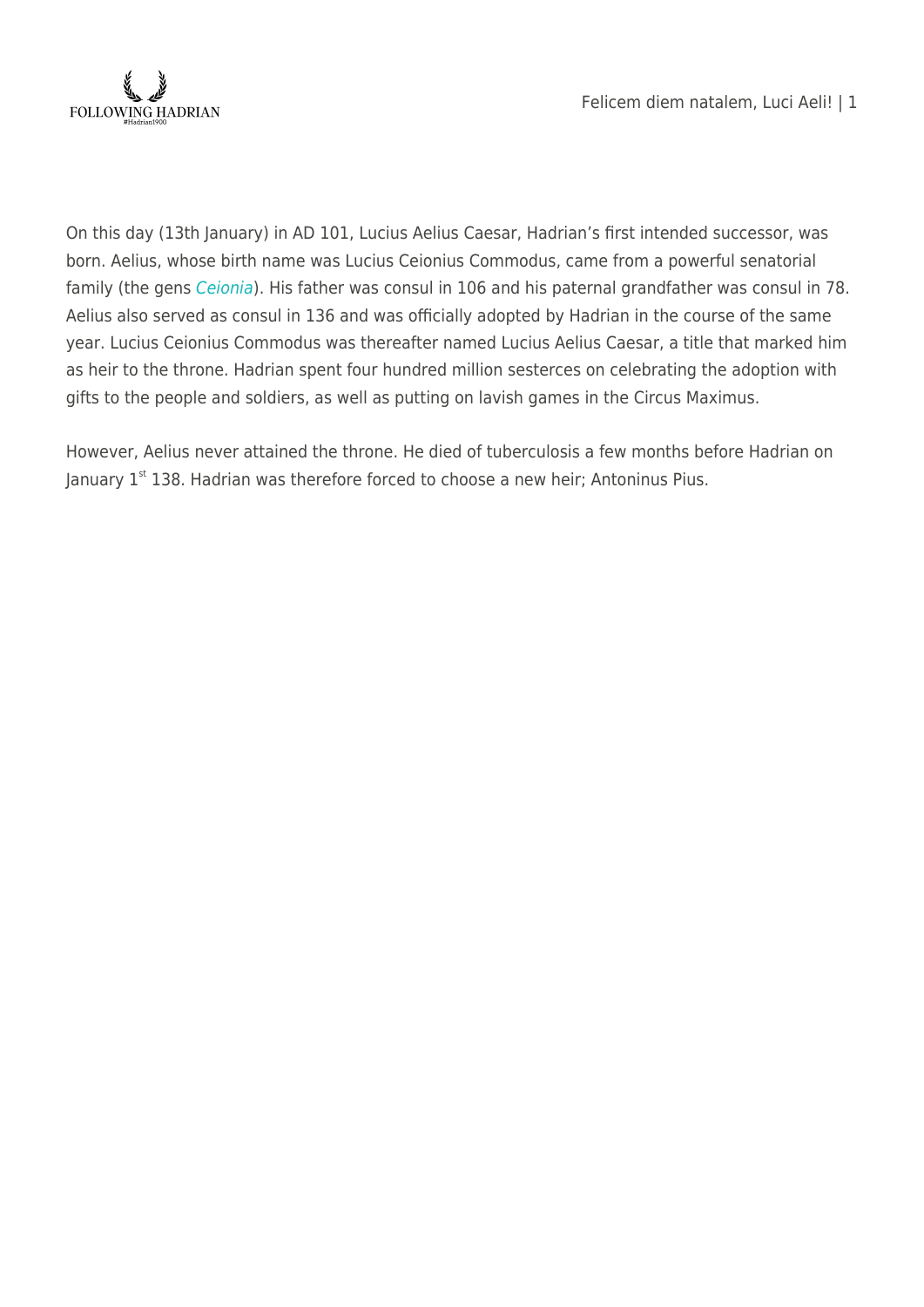



Bust of Lucius Aelius Caesar, Galleria degli Uffizi (Florence)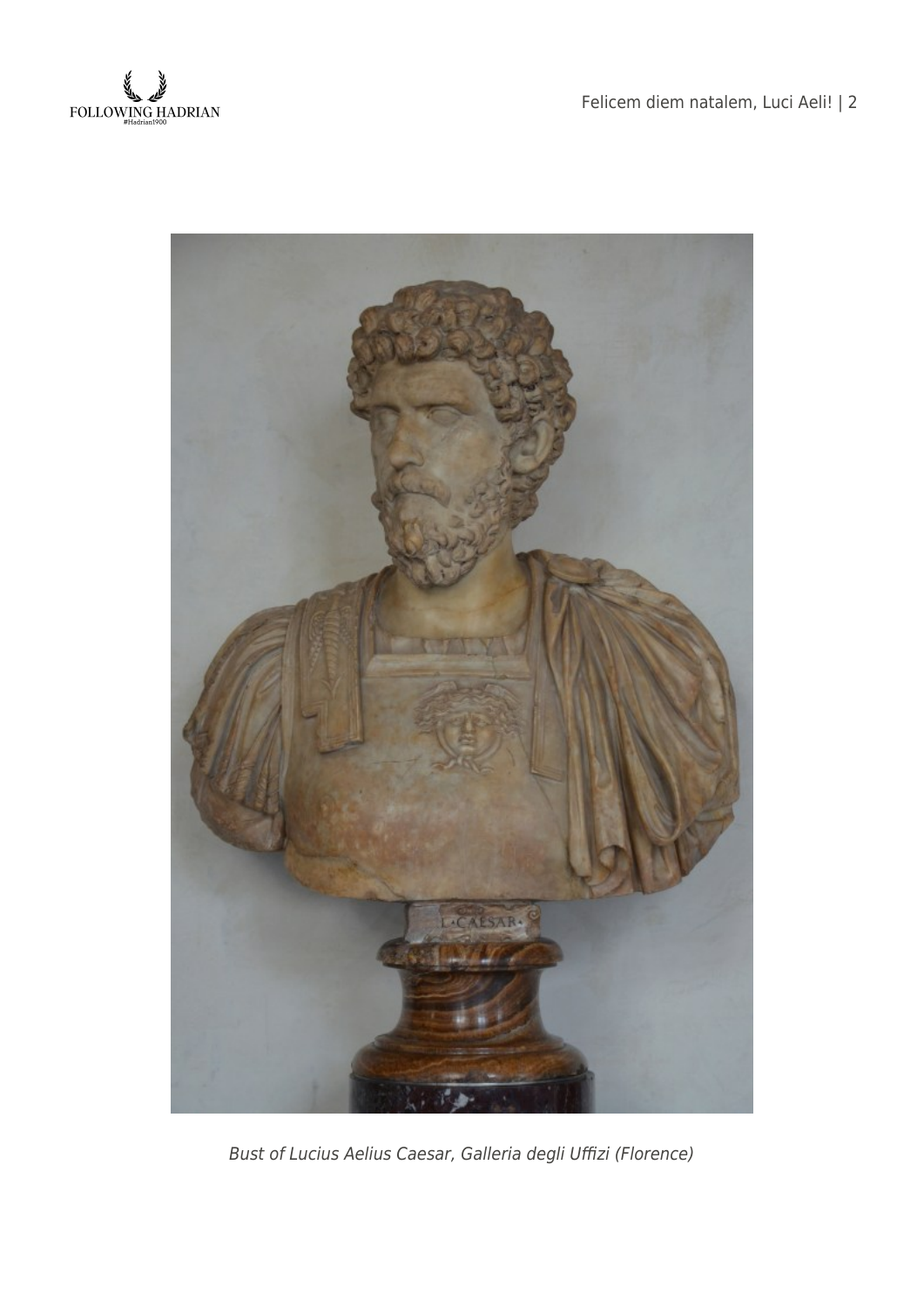

"He was a man of joyous life and well versed in letters, and he was endeared to Hadrian, as the malicious say, rather by his beauty than by his character." Historia Augusta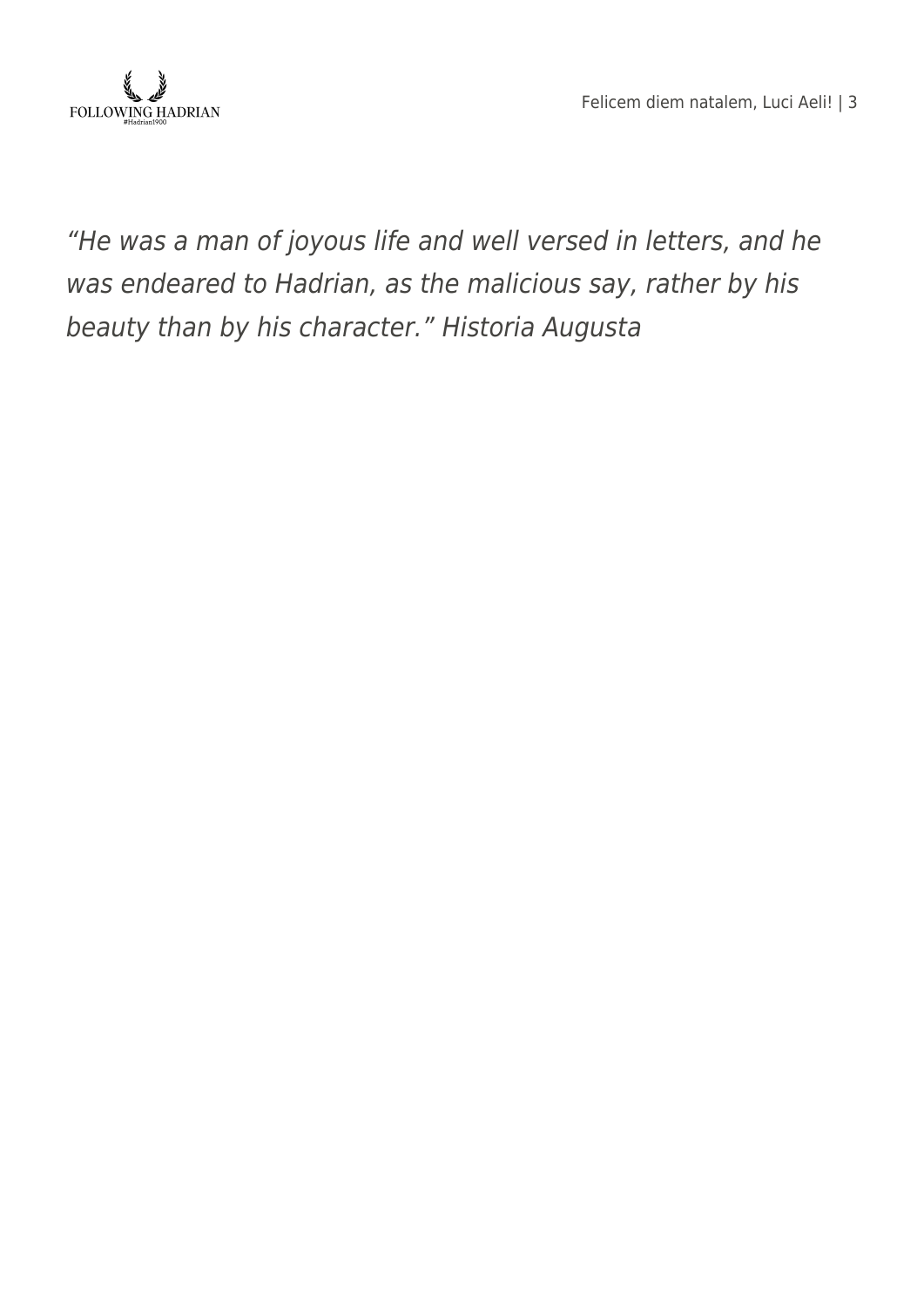

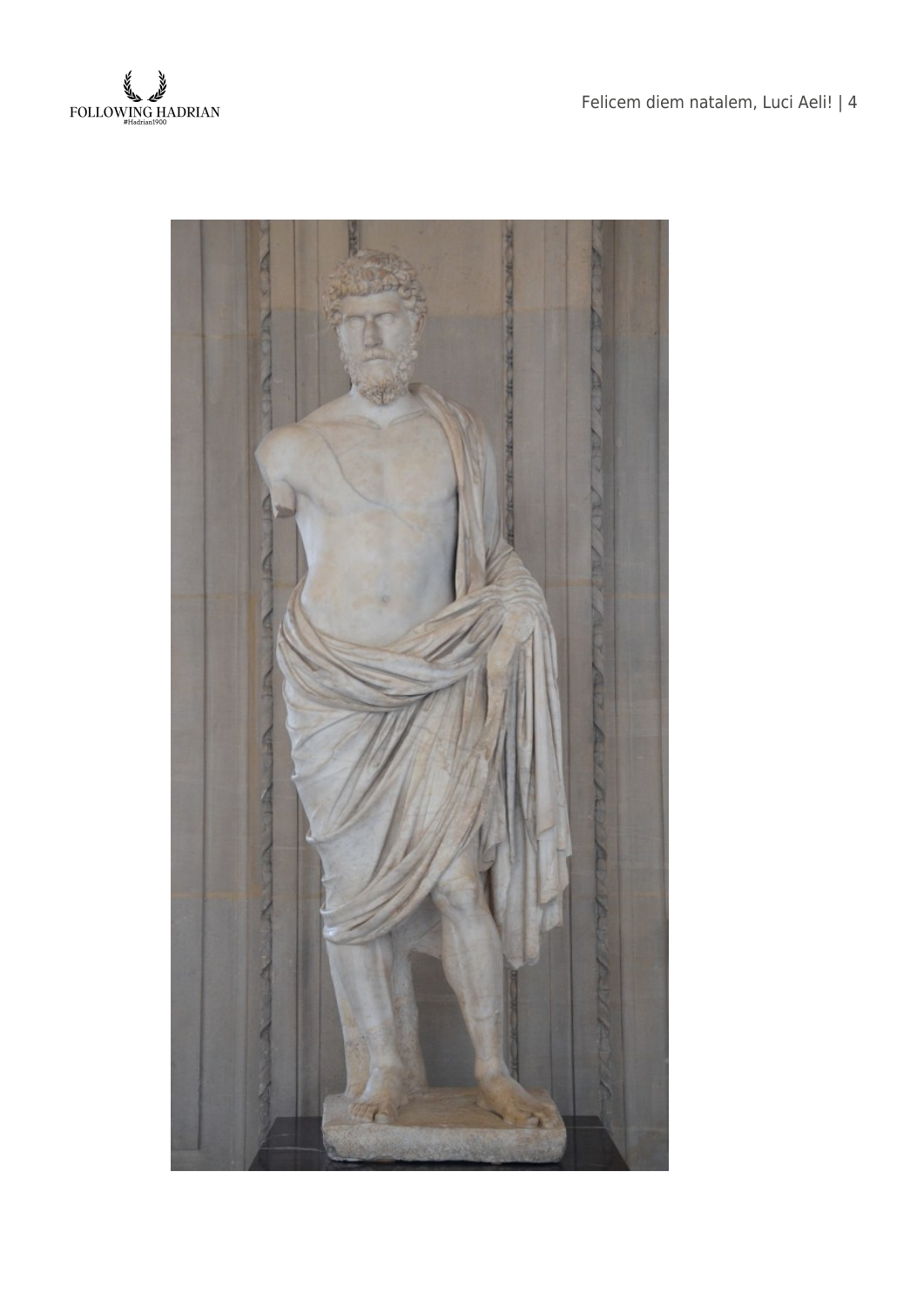

Heroic statue of Lucius Aelius Caesar, Louvre Museum (Paris)

"He was considerate of his family, well-dressed, elegant in appearance, a man of regal beauty, with a countenance that commanded respect, a speaker of unusual eloquence, deft at writing verse, and, moreover, not altogether a failure in public life." Historia Augusta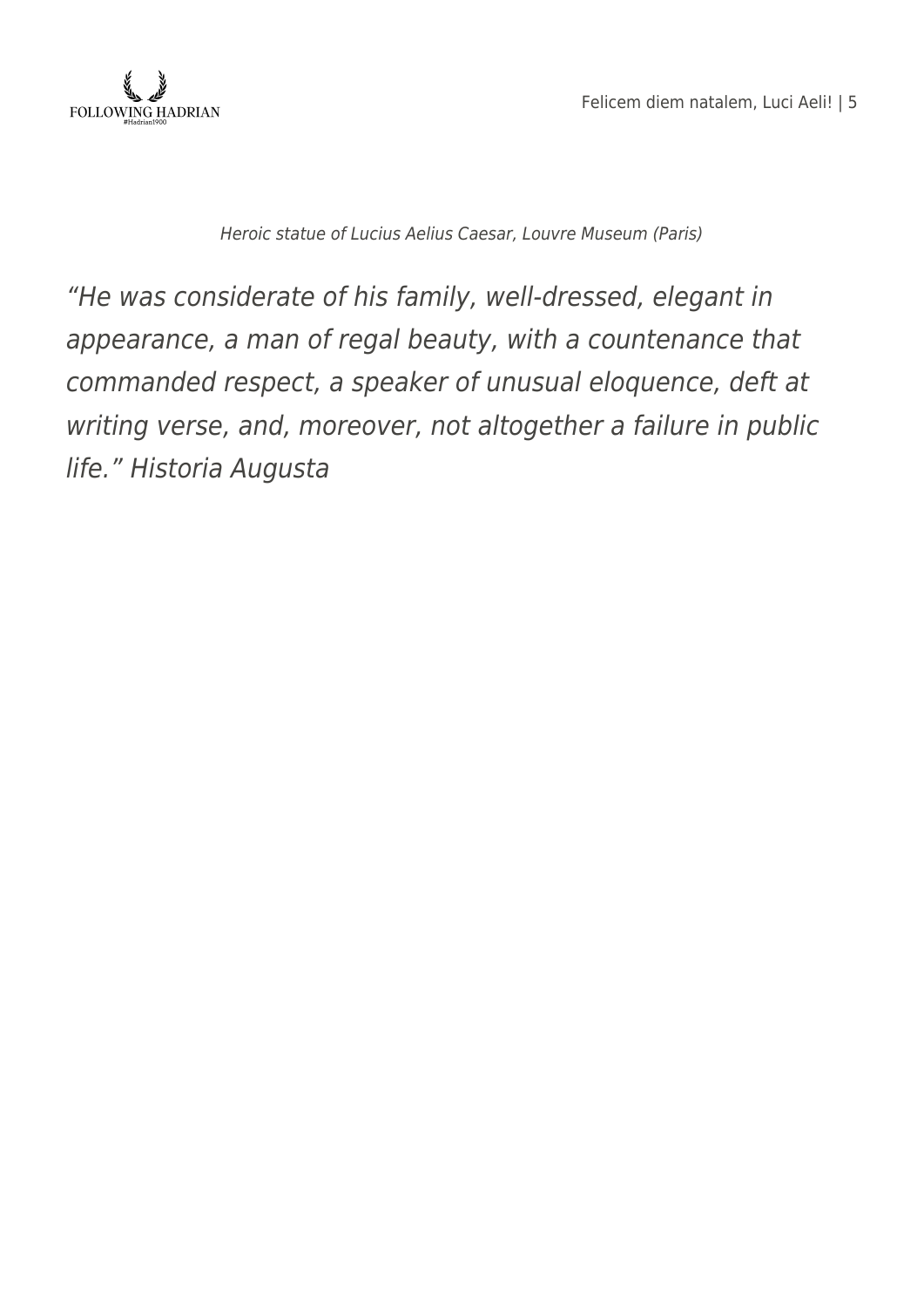



Lucius Aelius Caesar, Louvre Museum (Paris)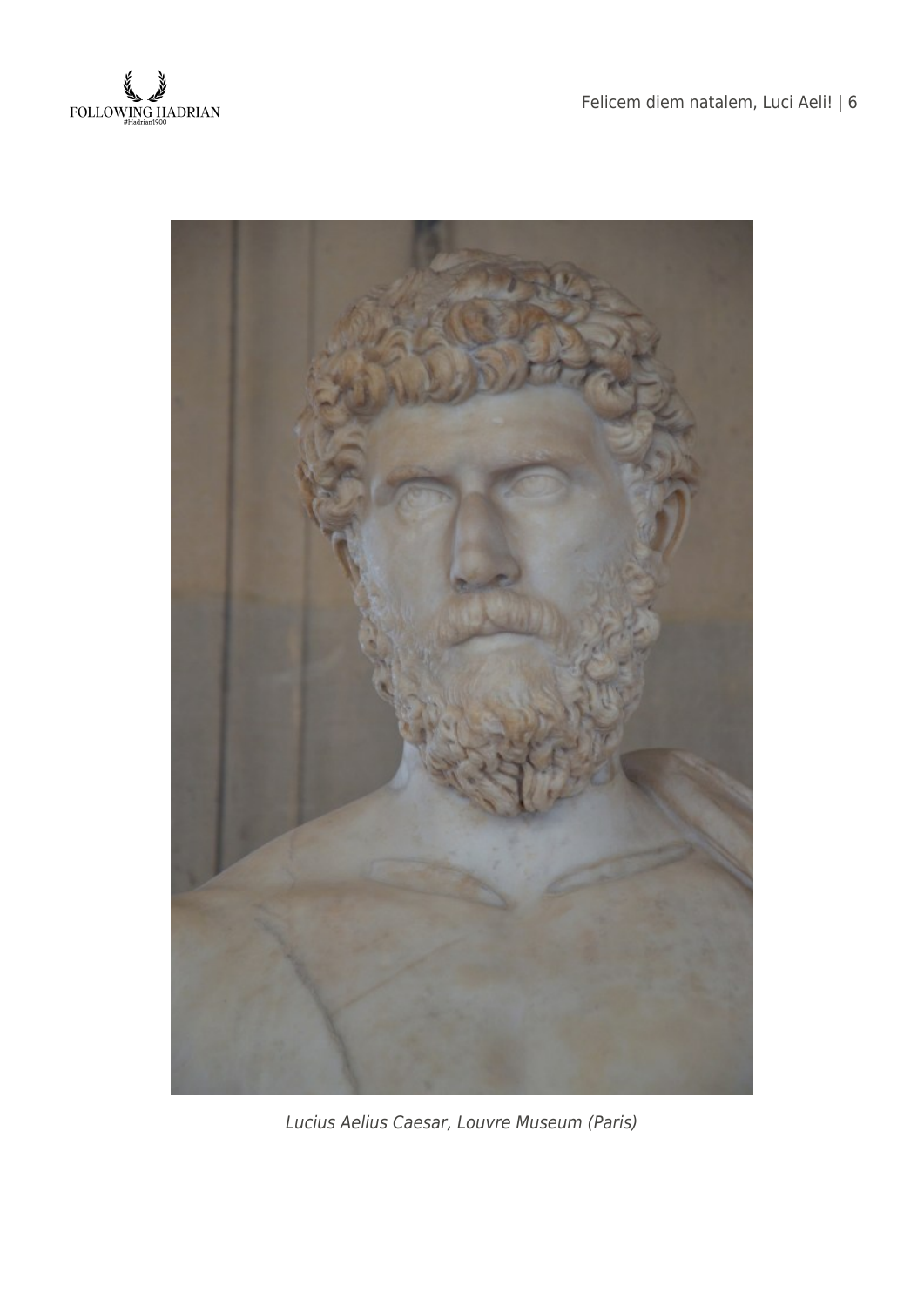

"[…] in the province to which he had been appointed he was by no means a failure; 6 for he carried on a campaign with success, or rather, with good fortune, and achieved p89 the reputation, if not of a pre-eminent, at least of an average, commander." Historia Augusta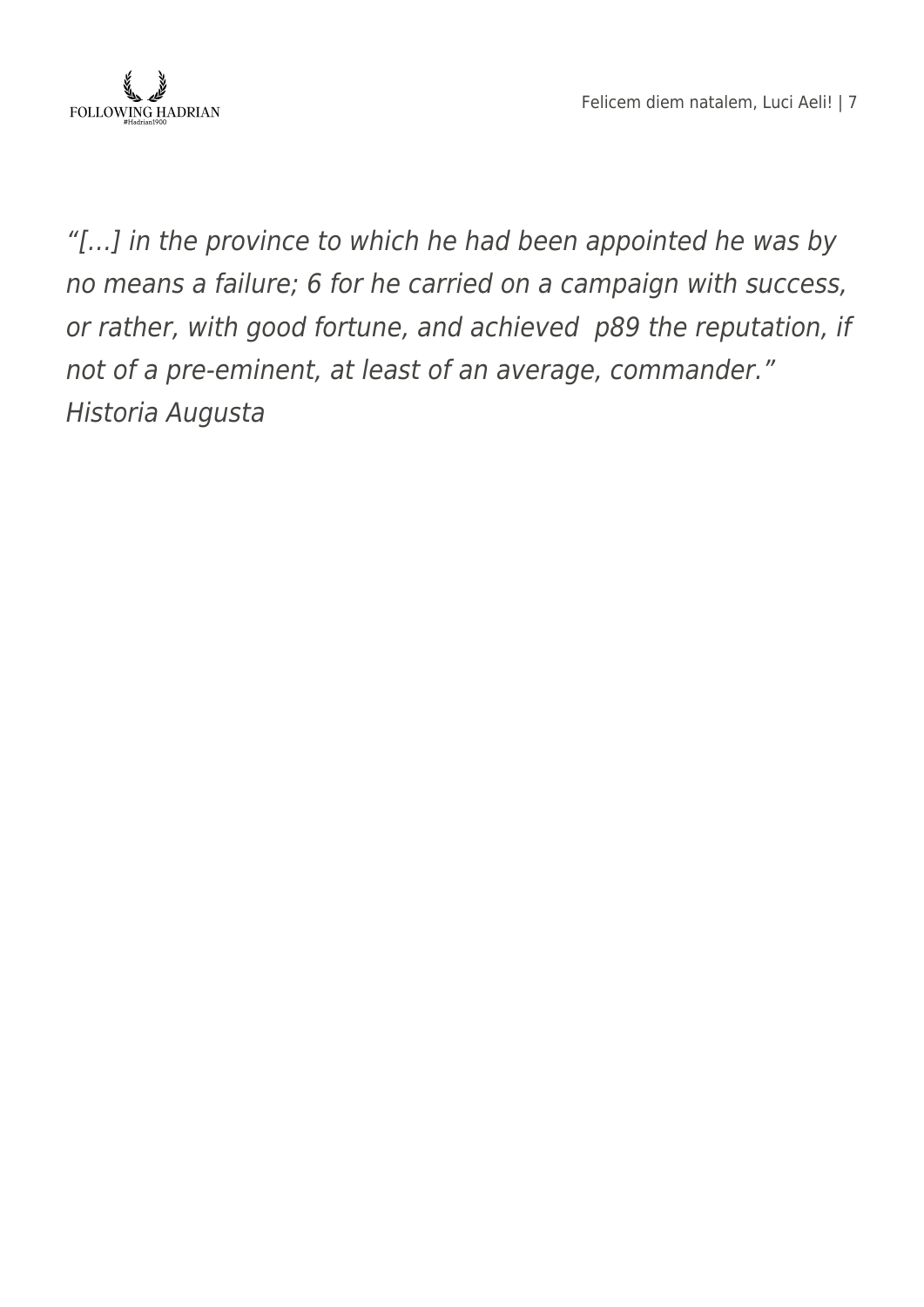



Aelius Caesar, AD 136-138, Louvre Museum (Paris)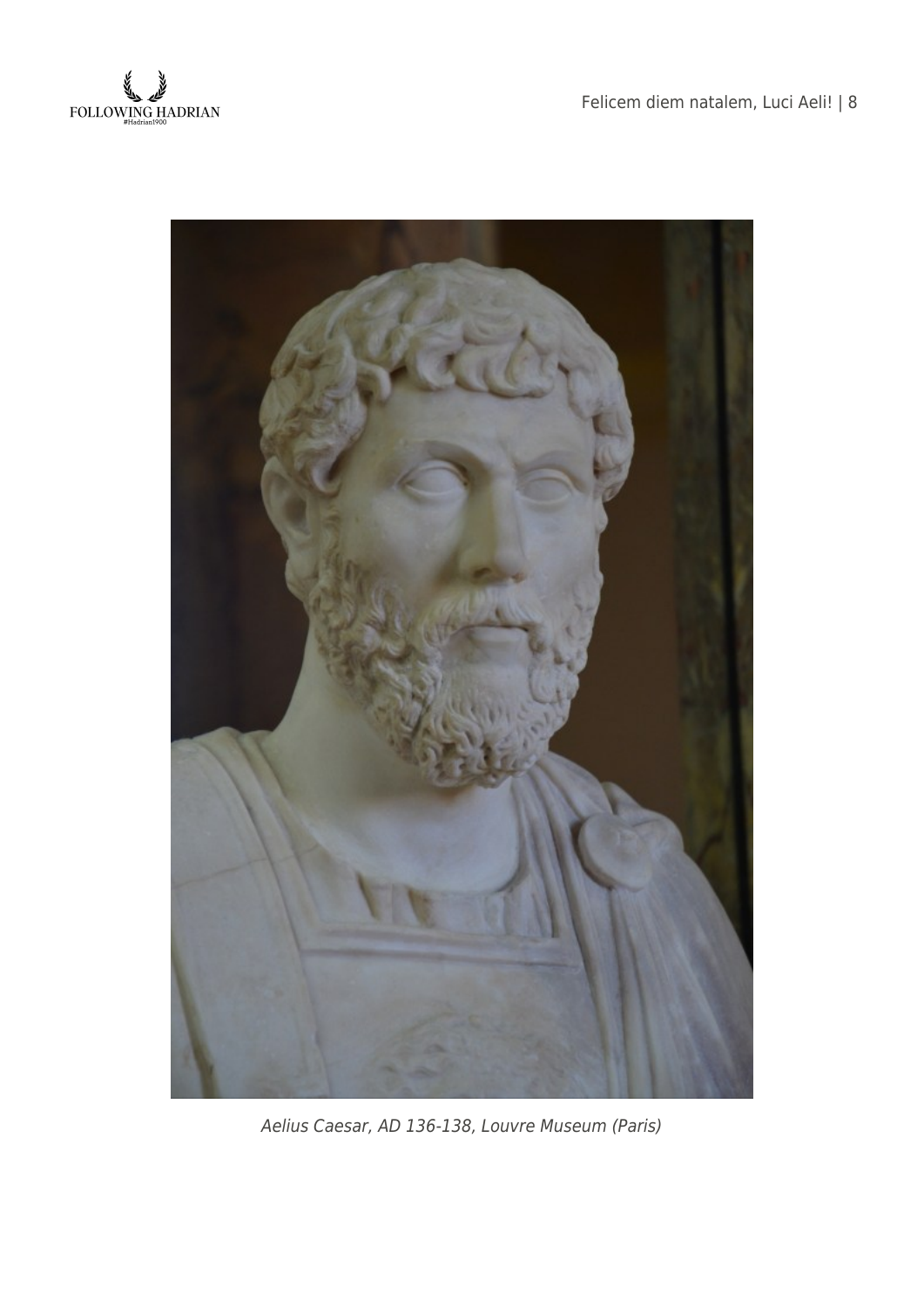

## **2020 update:**

[An unnoticed portrait of Hadrian's first heir, L. Aelius Caesar, in](https://villaludovisi.org/2019/11/15/new-an-unnoticed-portrait-of-hadrians-first-heir-l-aelius-caesar-in-romes-casino-aurora/) [Rome's Casino Aurora?](https://villaludovisi.org/2019/11/15/new-an-unnoticed-portrait-of-hadrians-first-heir-l-aelius-caesar-in-romes-casino-aurora/)



Head of L. Aelius Caesar in the Sala Aurora, as identified by Carole Raddato. Photo: David Neal Brennan

Share this:

- [Click to share on Facebook \(Opens in new window\)](https://followinghadrian.com/2014/01/13/felicem-diem-natalem-luci-aeli/?share=facebook)
- [Click to share on Twitter \(Opens in new window\)](https://followinghadrian.com/2014/01/13/felicem-diem-natalem-luci-aeli/?share=twitter)
- [Click to share on Pinterest \(Opens in new window\)](https://followinghadrian.com/2014/01/13/felicem-diem-natalem-luci-aeli/?share=pinterest)
- [Click to share on Tumblr \(Opens in new window\)](https://followinghadrian.com/2014/01/13/felicem-diem-natalem-luci-aeli/?share=tumblr)
- [Click to share on Reddit \(Opens in new window\)](https://followinghadrian.com/2014/01/13/felicem-diem-natalem-luci-aeli/?share=reddit)